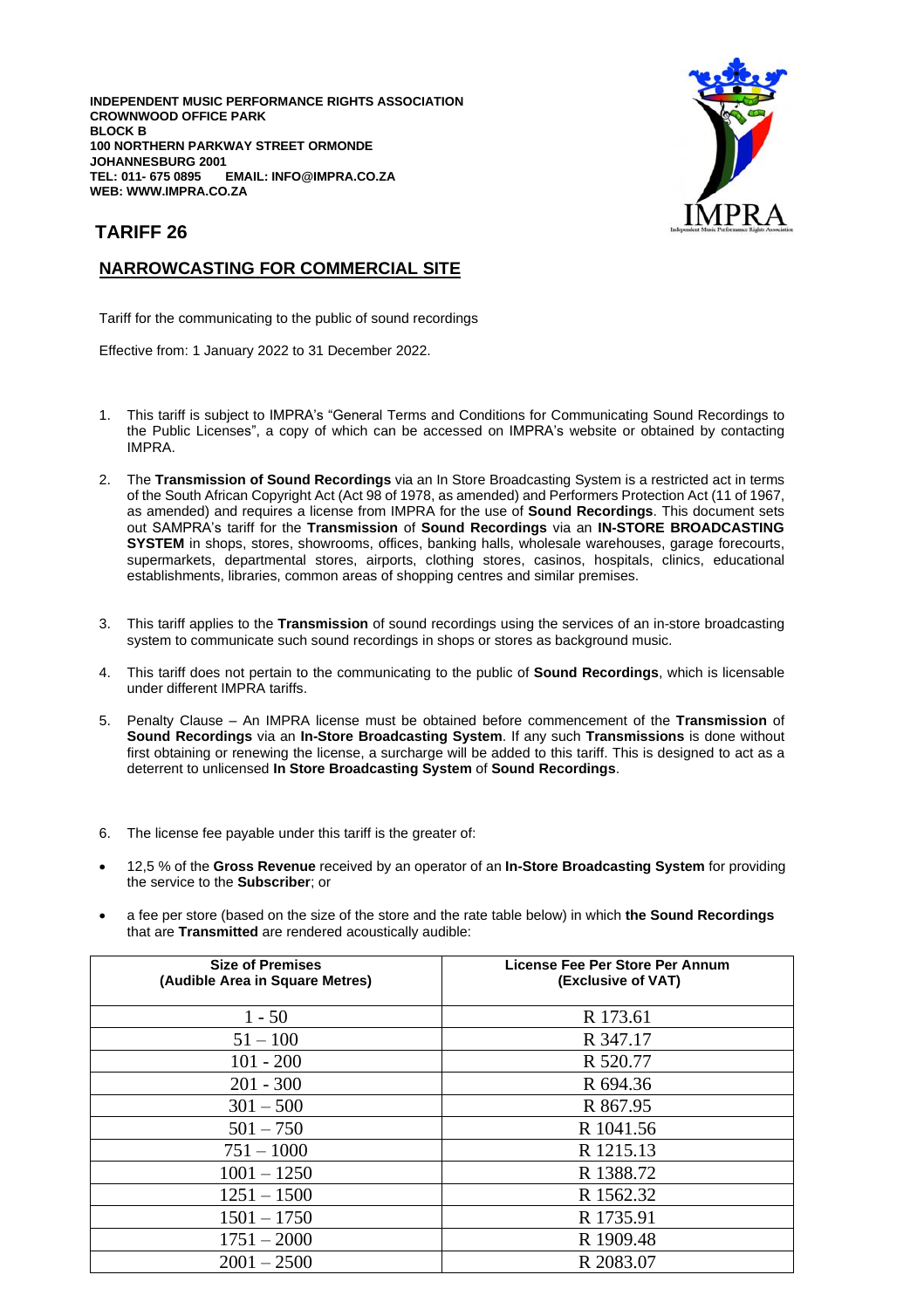| $2501 - 3000$              | R 2256.67 |
|----------------------------|-----------|
| $3001 - 3500$              | R 2430.26 |
| $3501 - 4000$              | R 2603.84 |
| $4001 - 4500$              | R 2777.46 |
| $4501 - 5000$              | R 2951.03 |
| $5001 - 6000$              | R 3124.63 |
| $6001 - 7000$              | R 3298.21 |
| $7001 - 8000$              | R 3471.78 |
| $8001 - 9000$              | R 3645.39 |
| $9001 - 10000$             | R 3818.99 |
|                            |           |
| Every additional 1 to 1000 | R 173.61  |
| (Above 10000)              |           |

VAT will be added to the fee at the current rate.

## 7. DEFINITIONS:

"**Audible Area**" means the total area, measured in square metres, in which the publicly performed sound recordings can be heard on the premises (whether indoors or outdoors). If there are a number of storeys, floors or levels within the premises (including mezzanine floors or balcony areas), the audible area of each storey, floor or level should be included for the purposes of measuring the total audible area of the premises.

"**Free To Air Service**" means any transmission systems now known or hereafter discovered, by means of which a person can receive **Transmissions** of programming containing **Sound Recordings** without the payment of a premium (which premium does not include the statutory license fee payable to the SABC), in order to receive such programme, and shall include, without limitation, satellite system, mobile system, cable system or any other transmission system used for the **Transmitting** of **Sound Recordings**;

"**Gross Revenue**" means the amount in South African Rands derived by the operator of the **In-Store Broadcasting System** from the **Transmission** of:

- advertisements and sponsored promotions; and
- features that **include Sound Recordings**, **Transmitted** by the operator of the **In-Store Broadcasting System**

as well as the subscription fee paid by the subscriber for obtaining the service from the operator of the **In-Store Broadcasting System**

"**In Store Broadcasting System**" means a system whereby **Sound Recordings** are **Transmitted** to **Subscribers** via a narrowcasting service against payment of a fee;

"**On Demand**" means an on-demand program distribution service whereby a subscriber is able to receive individual **Sound Recordings** (as distinguished from an entire programming service or program channel), however delivered, now known or hereafter discovered, including without limitation, to any device, where such program can be viewed at a start time selected by the subscriber;

"**Sound Recordings**" means the collection of copyright sound recordings owned or controlled by members of IMPRA from time to time, and the collection of copyright sound recordings which IMPRA has agreed to administer on behalf of third parties from time to time

"**Subscriber**" means a customer/person paying a subscription fee to receive the transmission of **Sound Recordings** from the **In-Store Broadcasting System** to be rendered acoustically audible at specific retail outlets.